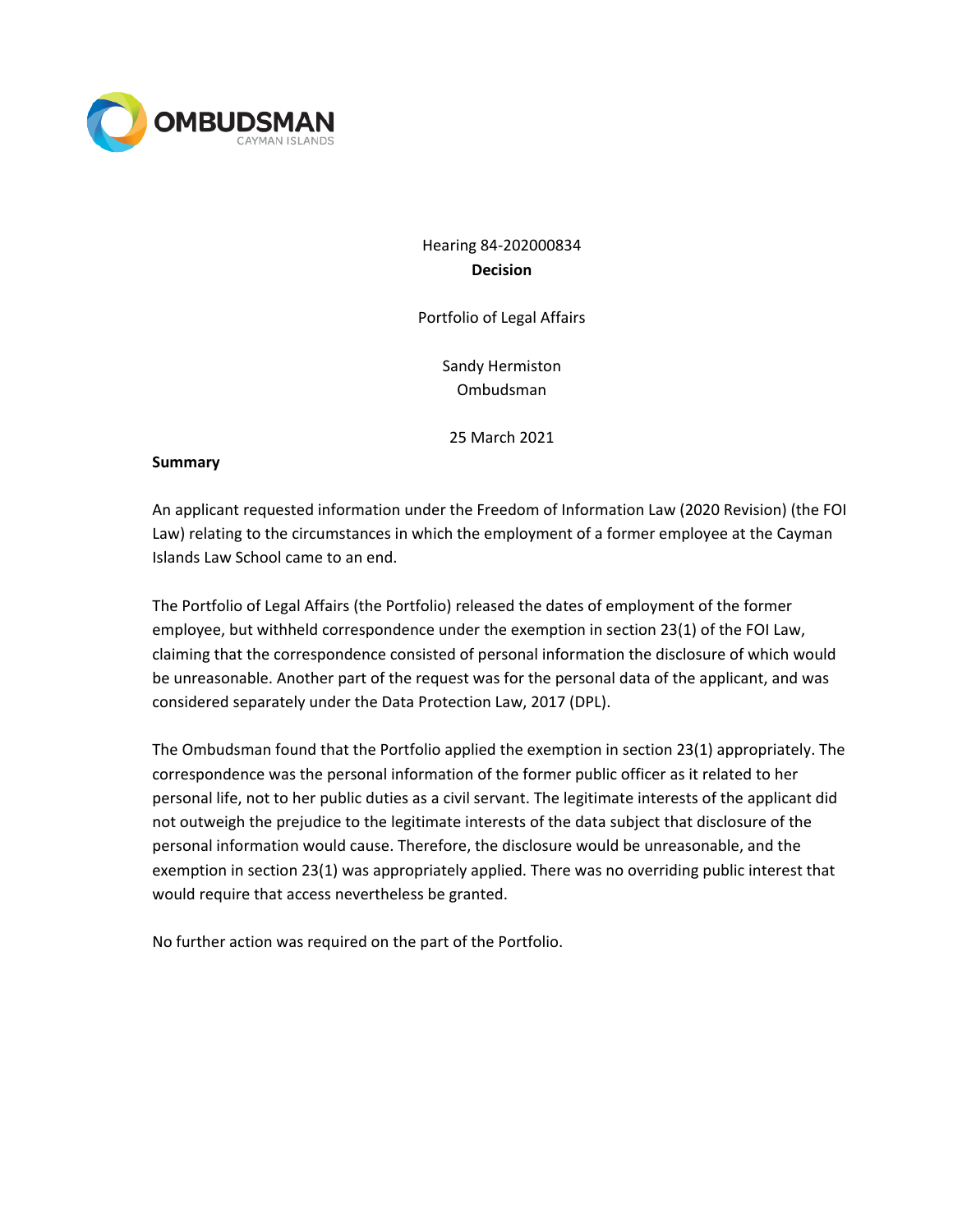## **Statutes [1](#page-1-0) considered**

Freedom of Information Law (2020 Revision) and (2021 Revision) (FOI Act) Freedom of Information (General) Regulations, 2008 and (2021 Revision) (FOI Regulations)

### **Contents**

## **A. INTRODUCTION**

- [1] On 26 May 2020 the applicant made a request to the Portfolio under the FOI Law, for the following information relating to a third-party individual who is a former employee of the CILS (the former employee):
	- *i) The dates which [the former employee] was employed by the CILS.*
	- *ii) Details as to why [the former employee] is no longer employed by the CILS, whether [the former employee] resigned from her post or if she was terminated from employment by the CILS.*
	- *iii) In the event that [the former employee] employment was terminated by the CILS, could you please provide me with reason/s as to why [the former employee] was terminated and any/ all documentation regarding the termination of [the former employee]'s employment with the CILS.*
- [2] On 25 June 2020, the Portfolio disclosed a partially redacted screen shot from the HRIRIS human resources system in response to the first part of the request (point i above), indicating the dates of the former employee's employment at the CILS. In its decision letter to the applicant, the Portfolio stated that the redactions to this document were made "to remove certain personal information relating to [the former employee] which does not fall within the scope of [the] request]."
- [3] The Information Manager (IM) also informed the applicant that unspecified other responsive records were exempted under section 23(1), since their release "would involve the unreasonable disclosure of personal information relating to another individual", in particular because of the Portfolio's obligations under the DPL which had to be considered pursuant to the recently amended section 23(5) of the FOI Law.

<span id="page-1-0"></span> $1$  In this decision, all references to sections are to sections of the Freedom of Information Act (2021 Revision), and all references to regulations are to the Freedom of Information (General) Regulations (2021 Revision), unless otherwise specified.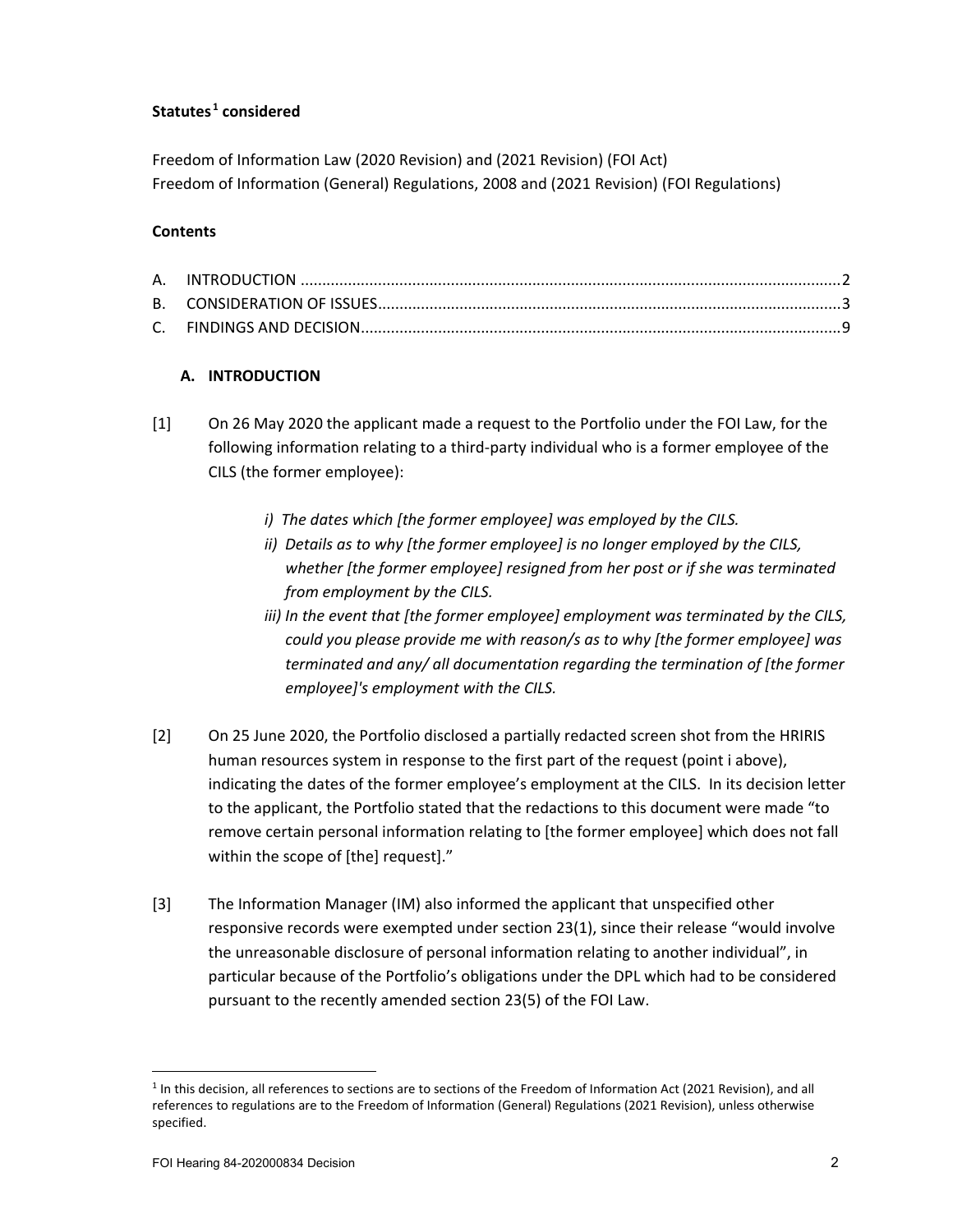- [4] The applicant requested an internal review of the IM's decision in relation to the second and third part of the request (ii and iii), and also added a new request for:
	- *iv) ... any/all documentation involving principals of the University of Liverpool deliberating on the complaint that was submitted to them on the 1s August 2012.*
	- *v) ... all communications that [the CILS Director] may have had with [a named individual] concerning [the latter] directing [the former] to sabotage [the applicant's] Legal Career.*
- [5] The internal review was conducted by the Solicitor General, who agreed with the IM's initial decision, and informed the applicant that the new request was being treated as a request for the applicant's own personal data under section 8 of the DPL. As such, the fourth and fifth parts of the request (points iv and v above) fall outside the scope of the present appeal under the FOI Law, and will be dealt with separately under the DPL.
- [6] The applicant made an appeal to the Ombudsman in relation to the second and third parts of the request (points ii and iii above), i.e. the circumstances in which the individual's employment with the CILS came to an end.
- [7] One of the responsive records consisted of a printout from the payroll system. This record confirmed the dates of employment of the former employee, and was relevant to the first part of the original request only. Since that part of the request had already been answered by the IM, and the appeal was made in regard to the second and third part of the request only, the payroll records are not relevant to the present appeal.
- [8] The responsive record under consideration in this appeal consists of correspondence relating to the circumstances in which the former employee's employment relationship with the CILS came to an end (the correspondence).

# **B. CONSIDERATION OF ISSUES**

**Is the correspondence exempt because its release would involve the unreasonable disclosure of personal information of any person, whether living or dead, pursuant to section 23(1), and, if so, would disclosure nevertheless be required, as it would be in the public interest under section 26(1)?**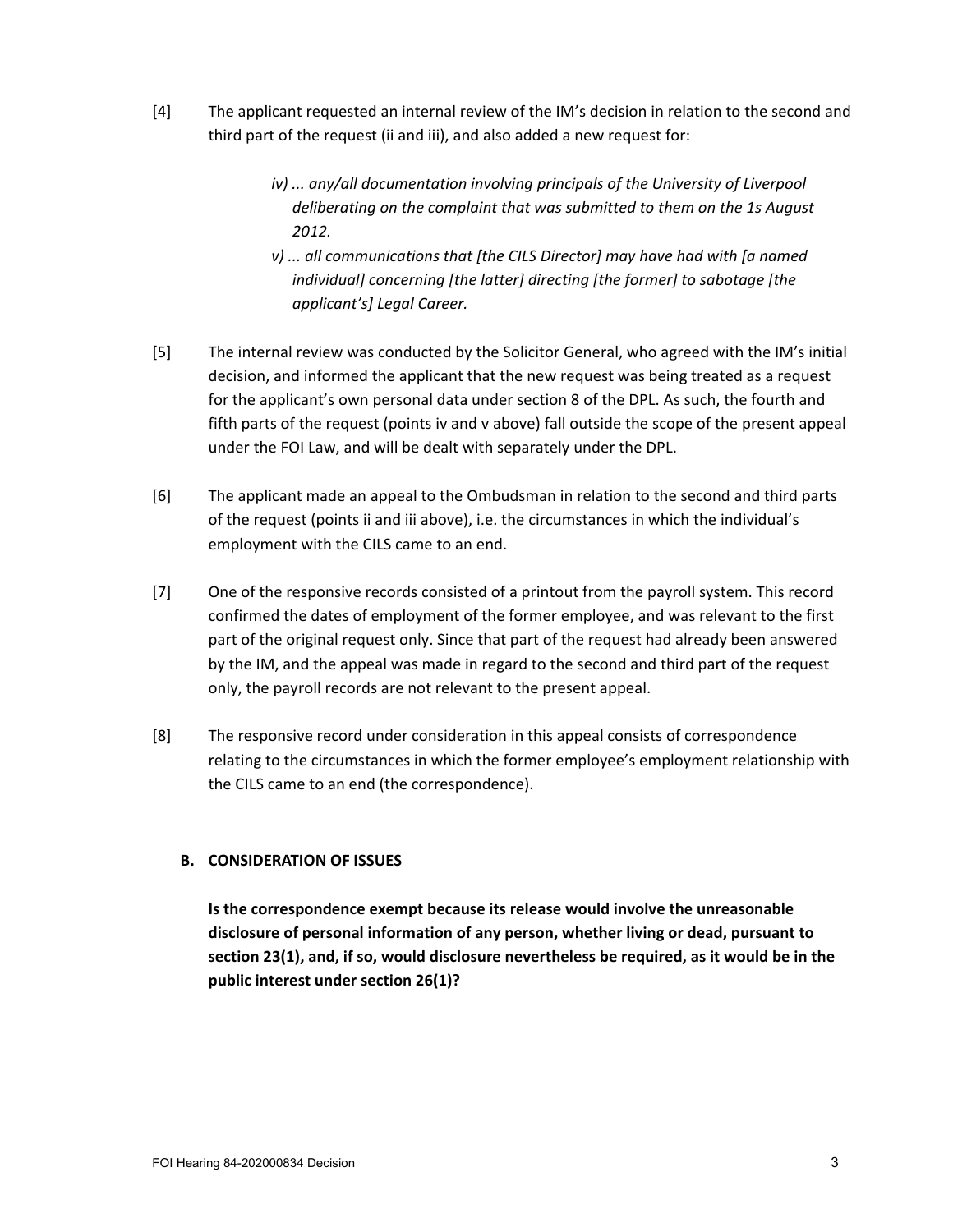### [9] Section 23 states,

*...*

- *23. (1) Subject to the remaining provisions of this section, a record is exempt if its disclosure would involve the unreasonable disclosure of personal information of any natural person, whether living or dead.* 
	- *(5) In determining whether the disclosure of third-party personal information would be reasonable, consideration shall be given as to whether the disclosure would be permitted under the Data Protection Law, 2017.*
- [10] The exemption in section 23 involves two tests: firstly, whether the exempted information is "personal information", and secondly, if so, whether the disclosure would be unreasonable. When determining the latter, consideration must be given to the DPL.

### **Is the correspondence personal information?**

[11] Regulation 2 defines "personal information" as,

*… information or an opinion (including information forming part of a database), whether true or not, and whether recorded in a material form or not, about an individual whose identity is apparent, or can reasonably be ascertained, from the information or opinion ...*

[12] Regulation 2 also lists examples of "personal information", such as the individual's name, home address, telephone number, etc., but it excludes the following:

> *(i) where the individual occupies or has occupied a position in a public authority, the name of the individual or information relating to the position or its functions or the terms upon and subject to which the individual occupies or occupied that position or anything written or recorded in any form by the individual in the course of and for the purpose of the performance of those functions;*

[13] The Portfolio referenced two decisions from the UK, in which the Information Commissioner (ICO) found that information in a resignation letter had a direct connection to the individual's personal life and did not relate to their official role as a public officer.<sup>[2](#page-3-0)</sup> I note that the ICO took a similar approach to other types of end-of-employment information in other decisions as well.<sup>[3](#page-3-1)</sup>

<span id="page-3-0"></span><sup>&</sup>lt;sup>2</sup> Information Commissioner's Office (UK), Decision Notice. Pirton Parish Council, 26 September 2017, FS50671554, and Information Commissioner's Office (UK), Decision Notice. Pittington Parish Council, 27 March 2017, FS50624012

<span id="page-3-1"></span><sup>&</sup>lt;sup>3</sup> See, for instance: Information Commissioner's Office (ICO), Decision Notices. Somerset Partnership NHS Foundation Trust, 17 October 2011, FS50349391; Teignbridge District Council, 9 January 2012 FS50419393;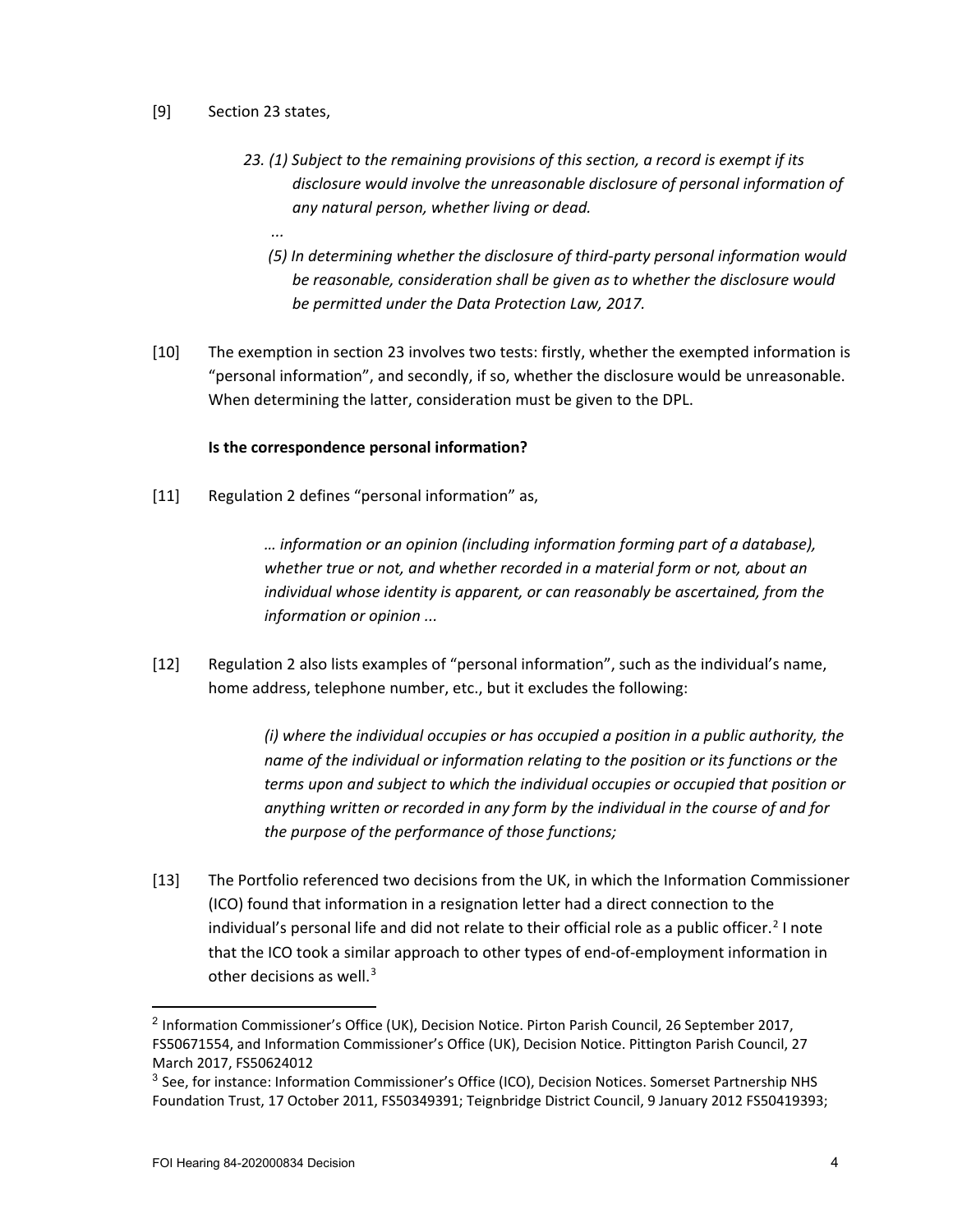- [14] The Portfolio contended that the correspondence was not excluded from the definition in regulation 2, quoted above, and, since it identified the former employee, it was "personal information".
- [15] The applicant, on the other hand, argued that the information was not personal in nature. He stated that the Portfolio's internal review decision "did not make any reference to a specific section of [the definition of 'personal information' in regulation] 2 of the FOI [Regulations] that related to the nature of the information that [the applicant] was requesting leaving obvious room for ambiguity and unclarity for those seeking specific legal reference/s".
- [16] It is not necessary for information to match any of the specific examples listed in the definition in order to qualify as "personal information". The definition indicates that it "includes" the examples, and the list is therefore not exhaustive. Arguably, the requested information is about the individual's employment history, as listed in point (g) of the definition (paragraph 1(i) of schedule 1 of the revised Regulations). In any event, the correspondence focuses on the individual, and matches the general definition of "personal information", since it contains recorded information "... about an individual whose identity is apparent ... from the information".
- [17] The applicant also pointed to the intention of the FOI Act, which he described as the promotion of "Fairness, Transparency and the Integrity of Government in general". He claimed that his FOI request was not for the personal information of the former employee, but instead related to her "carrying out her duties as a Civil Servant serving the public". Since the applicant argued that the correspondence fell within the exclusion concerning public officers, quoted above, he argued that it should not be considered "personal information". Therefore, according to the applicant, the exemption in section 23(1) was not engaged and the information should be disclosed.
- [18] The Regulations treat individuals who occupy positions in a public authority differently in that their names, information about their positions and the terms upon which they are occupied, and anything written or recorded by them for the purpose of performing their functions is not considered personal information. There is no discretion given to expand these factors. The information requested is correspondence containing end-of-employment information which relates to the former employee as an individual, but not to the position or any other of these factors.
- [19] I find that the information requested would identify an individual and that it is about an individual's employment history, and is therefore personal information. The individual's

South Kesteven Council, 20 May 2020, FS50894930. For a full discussion of this question, see: Information Commissioner's Office (UK), Requests for personal data about public authority employees, 22 May 2013, Version 1.2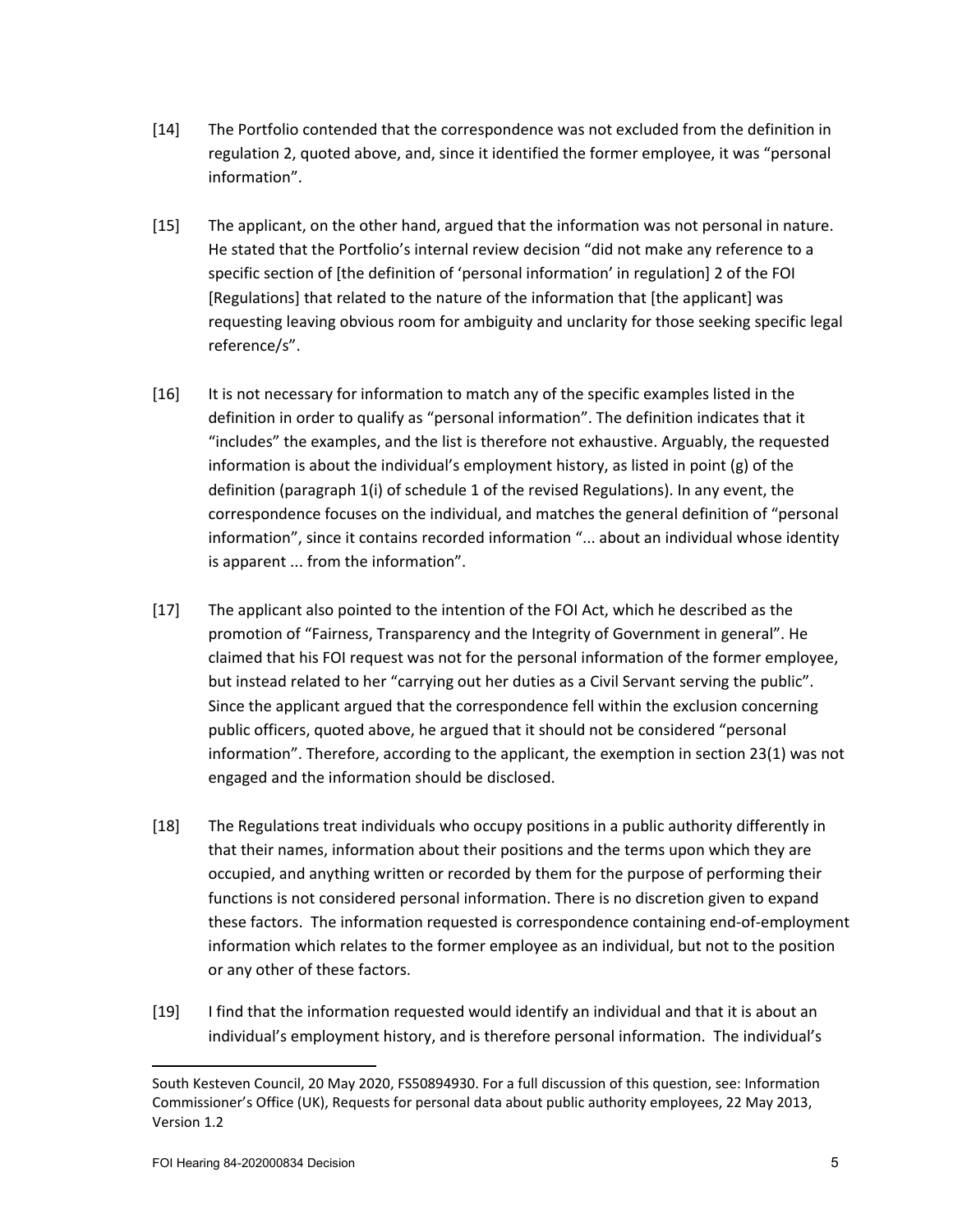employment in a public authority does not alter the personal nature of the information because the information does not fit into the exceptions listed in the regulation.

### **Would the disclosure be unreasonable?**

- [20] Section 23(5) stipulates that determining whether a disclosure of personal information would be unreasonable requires a consideration whether the disclosure would be permitted under the DPL. This involves establishing whether the processing (in the form of the disclosure) meets one of the conditions in schedule 2 of the DPL, in accordance with the first data protection principle.
- [21] The Portfolio claimed that disclosure of the correspondence would be unreasonable under the exemption in section 23(1), since it,

*... would constitute an unwarranted invasion of the [individual's] personal privacy. In order to counter-balance this expectation of privacy, there would need to be a justifiable reason for disclosure.*

[22] The sixth data procession condition in schedule 2 states:

## *Processing for legitimate interests*

*6. The processing is necessary for the purposes of legitimate interests pursued by the data controller or by the third party or parties to whom the data are disclosed, except if the processing is unwarranted in any particular case by reason of prejudice to the rights and freedoms or legitimate interests of the data subject.*

- [23] In conducting the balancing exercise implicit in this processing condition, the Portfolio again was guided by the two UK decisions on resignation letters of public officers, referenced above. In parallel to the Cayman Islands provision, the UK FOI exemption also requires a consideration of the disclosure under the UK's Data Protection Act.
- [24] The data subjects in the two ICO decisions did not have a reasonable expectation that their end-of-employment information would be disclosed to the public at large. This was because disclosure would be likely to cause distress to the individuals due to the incursion into their privacy. The balancing exercise in the sixth data processing condition in schedule 2 of the UK's FOIA, therefore, came down in favour of withholding the information under the personal information exemption.
- [25] The Portfolio argued that the same reasoning applied in the present appeal. The data subject would not have a reasonable expectation that her personal data about the end of her employment with the CILS was publicly disclosed, and such disclosure would cause distress to the individual. Therefore, the Portfolio concluded that disclosure of the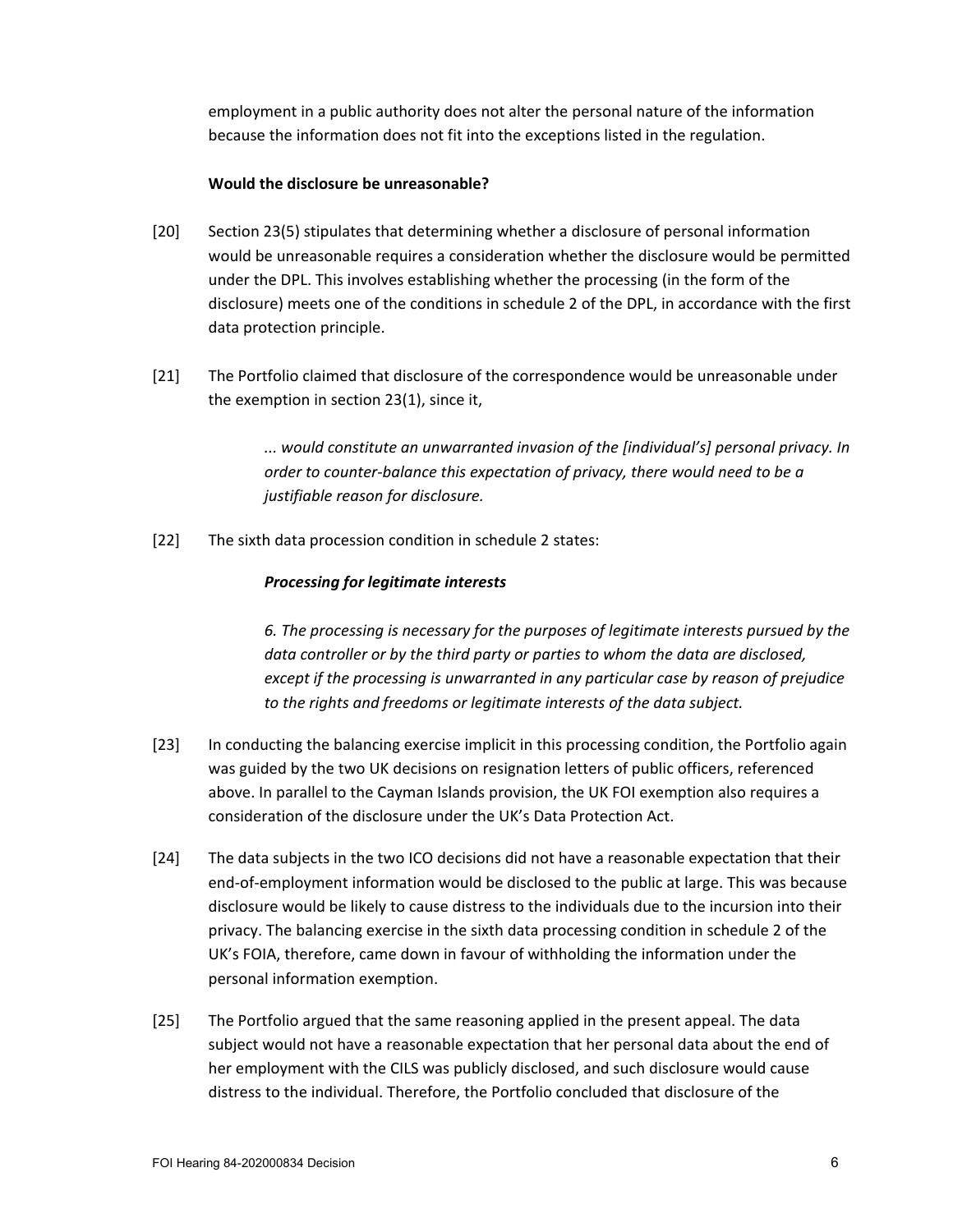correspondence under the FOI Law would not meet the requirements of the first data protection principle.

- [26] For his part, the applicant alleged that the Portfolio erroneously used the DPL "as a legal instrument to 'trump' the aims and intentions of the FOI Law", since "The spirit of the DPL is that it is a legislative tool that is to be used to protect the private lives of individuals". However, this contention disregards section 23(5) which clearly mandates that a consideration of the potential unreasonableness of disclosing personal information is subject to a determination under the DPL.
- [27] **In conclusion, the correspondence is the personal information of the former public officer, which relates to her personal life, not to her public duties as a civil servant. The legitimate interests of the applicant do not outweigh the prejudice to the legitimate interests of the data subject that would be caused by the disclosure of the personal information. The disclosure would therefore be unreasonable, and the exemption in section 23(1) applies.**

#### **Public interest test**

[28] Section 26(1) states:

#### *Granting access to exempt information*

*26. (1) Notwithstanding that a matter falls within sections 18, 20(1)(b) and (d), 21, 22, 23 and 24, access shall be granted if such access would nevertheless be in the public interest.*

*(2) Public interest shall be defined in regulations made under this Act.*

[29] "Public interest" is defined in regulation 2 as follows:

*"public interest" means but is not limited to things that may or tend to-*

*(a) promote greater public understanding of the processes or decisions of public authorities;*

*(b) provide reasons for decisions taken by Government;*

*(c) promote the accountability of and within Government;*

*(d) promote accountability for public expenditure or the more effective use of public funds;*

*(e) facilitate public participation in decision making by the Government;*

*(f) improve the quality of services provided by Government and the* 

*responsiveness of Government to the needs of the public or of any section of the public;*

*(h) deter or reveal wrongdoing or maladministration;*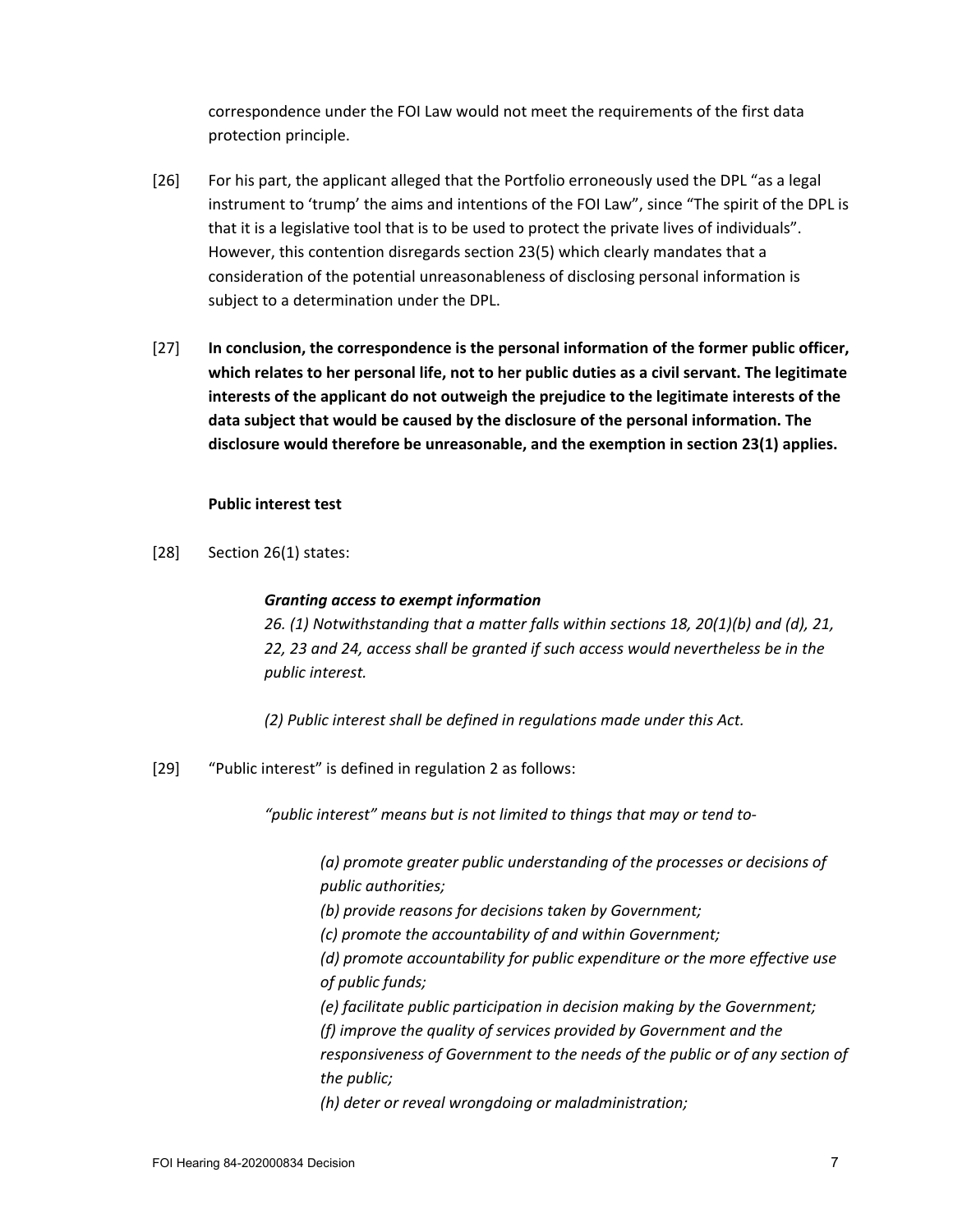*(i) reveal information relating to the health and safety of the public, or the quality of the environment or heritage sites, or measures to protect any of those matters; or (j) reveal untrue, incomplete or misleading information or acts of a public authority.*

- [30] A public interest test involves weighing up the public interest arguments for and against disclosure to determine whether, considering all the circumstances of the case, the public interest in maintaining an exemption outweighs the public interest in disclosing the requested information. A public authority should explain to the applicant what arguments for and against disclosure it has considered.
- [31] Public interest can include a wide range of values and principles relating to the public good or what is in the best interests of society. It is something that is of serious concern and benefit to the general public, not just something of interest to an individual. It serves the interests of the public at large, although it does not necessarily relate to the entire population. However, public interest is not the same as "something the public is interested in". It is what is in the interest of the public good or society at large.<sup>[4](#page-7-0)</sup>
- [32] The Portfolio stated that "there is no public interest in disclosing the record to the applicant", a conclusion it said it reached after considering a number of factors, including:
	- whether the information was sensitive personal data
	- the possible consequences for the individual
	- the reasonable expectations of the individual
	- the nature of the information and the circumstances in which it was obtained
	- whether the information has been or remains in the public domain
	- whether the individual would be likely to object to the disclosure
- [33] The Portfolio reiterated that "there is a necessity for preserving the privacy of the information that outweighs the necessity for disclosure in the public interest". Although the applicant has sought to provide reasons for disclosure for his particular interest, according to the Portfolio he did "not provide any evidence to prove that there is sufficient wider legitimate public interest" to balance the public interest test in favour of disclosure.
- [34] The Portfolio did not provide many details on the outcome of its consideration of the above factors. The public interest test in section 26(1) is similar to the balancing exercise already undertaken under the first data protection principle, but it also requires that the accountability of public authorities be taken into consideration, as per the definition.

<span id="page-7-0"></span><sup>4</sup> Information Commissioner's Office (UK), The Public Interest Test: Freedom of Information Act, Version 2.1, 19 July 2016.